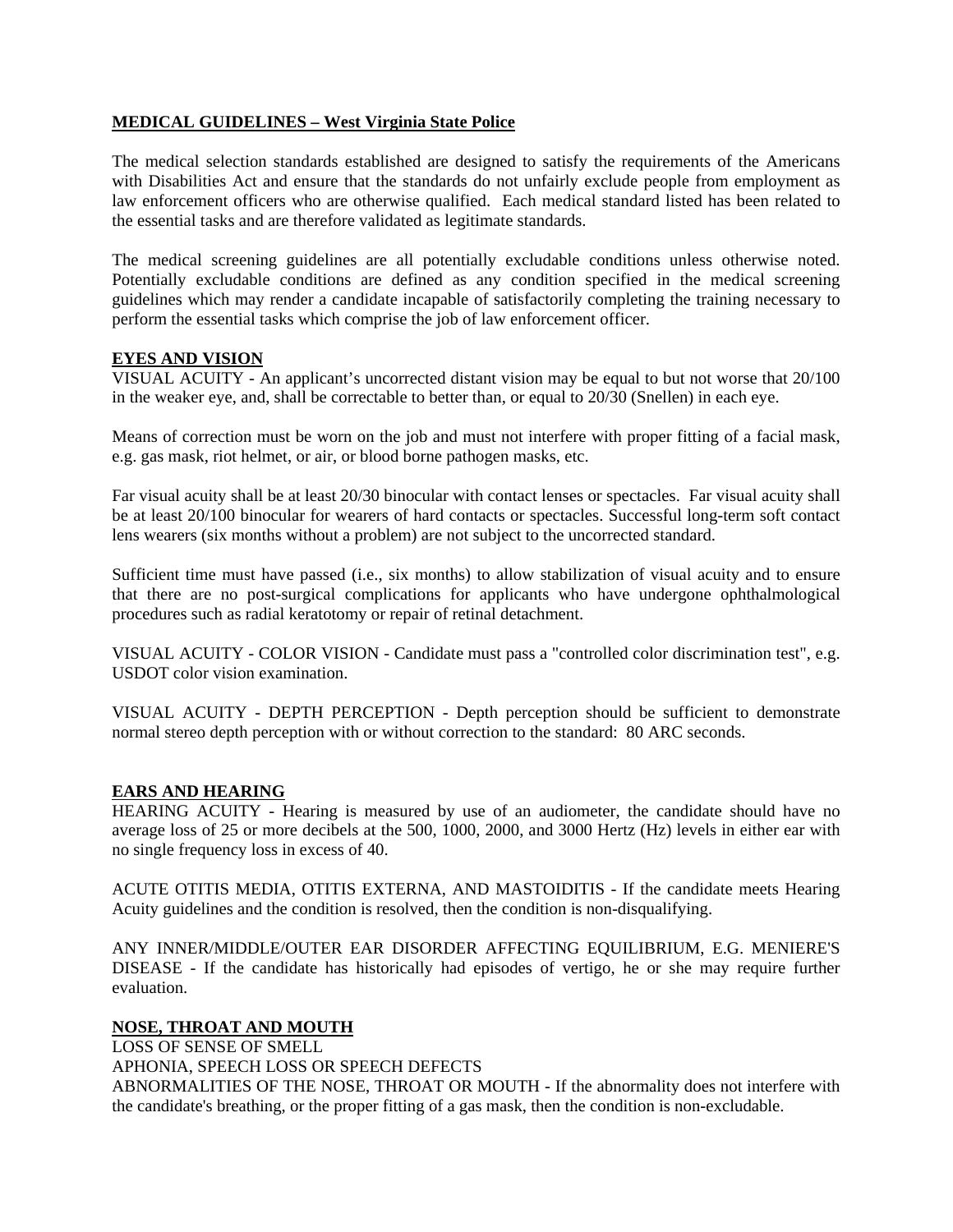# **PERIPHERAL VASCULAR SYSTEM**

HYPERTENSION - Resting blood pressure should be less than, or equal to, 140 mmHg systolic and 90 mmHg diastolic on three successive readings. (If the candidate has controlled hypertension not exceeding the above standard and is on medication with side effect profiles which do not interfere with performance of duty as a state police officer, then the condition may not be excludable.)

Candidate must have a functional and therapeutic cardiac classification no greater than 1A, i.e., Functional Capacity I: Patients with cardiac disease and no limitation of physical activity. Ordinary physical activity does not cause discomfort. Patients in this class do not have symptoms of cardiac insufficiency, nor do they experience anginal pain. Therapeutic classification A: Patients with cardiac disease whose physical activity need not be restricted.

PERIPHERAL VASCULAR ABNORMALITY - Any condition which is severe and/or symptomatic may be excludable, e.g. arterial insufficiency, deep or superficial vein thrombophlebitis, Reynaud's Disease.

# **HEART AND CARDIOVASCULAR SYSTEM**

CONGENITAL HEART DISEASE - If the candidate's functional work capacity is unimpaired, then the condition is non-excludable.

VALVULAR HEART DISEASE - Examples are: significant valvular insufficiency, significant septal defects (any valve), or prolapsing mitral valve (symptomatic).

### CORONARY ARTERY DISEASE

ECG ABNORMALITIES - If associated with organic heart disease, including, but not limited to WPW Syndrome, ST depression, partial or complete left bundle branch blocks, 3 degree A-V block, Mobitz Type II A-V blocks, sinoatrial block or sick sinus syndrome, ventricular extrasystoles (frequent - 20/minute with exercise, 10/minute without exercise), ventricular tachycardia, atrial fibrillation or flutter, episodic supraventricular tachycardia or consistent supraventricular tachycardia at rest or persistent after exercise even if asymptomatic.

ANGINA CONGESTIVE HEART FAILURE CARDIOMYOPATHY PERICARDITIS, ENDOCARDITIS, AND MYOCARDITIS

#### **RESPIRATORY SYSTEM**

THE RESPIRATORY SYSTEM MUST BE FREE OF CHRONICALLY DISABLING CONDITIONS THAT WOULD INTERFERE WITH THE CANDIDATE'S ABILITY TO PERFORM ESSENTIAL TASKS.

INFECTIOUS OR POTENTIALLY INFECTIOUS PULMONARY TUBERCULOSIS CHRONIC BRONCHITIS CHRONIC OBSTRUCTIVE PULMONARY DISEASE EMPHYSEMA RESTRICTIVE LUNG DISEASES BRONCHIECTASIS AND PNEUMOTHORAX (current or repeated history) PNEUMONECTOMY ACUTE MYCOTIC DISEASES - Including, but not limited to, Coccidioidomycosis and Histoplasmosis.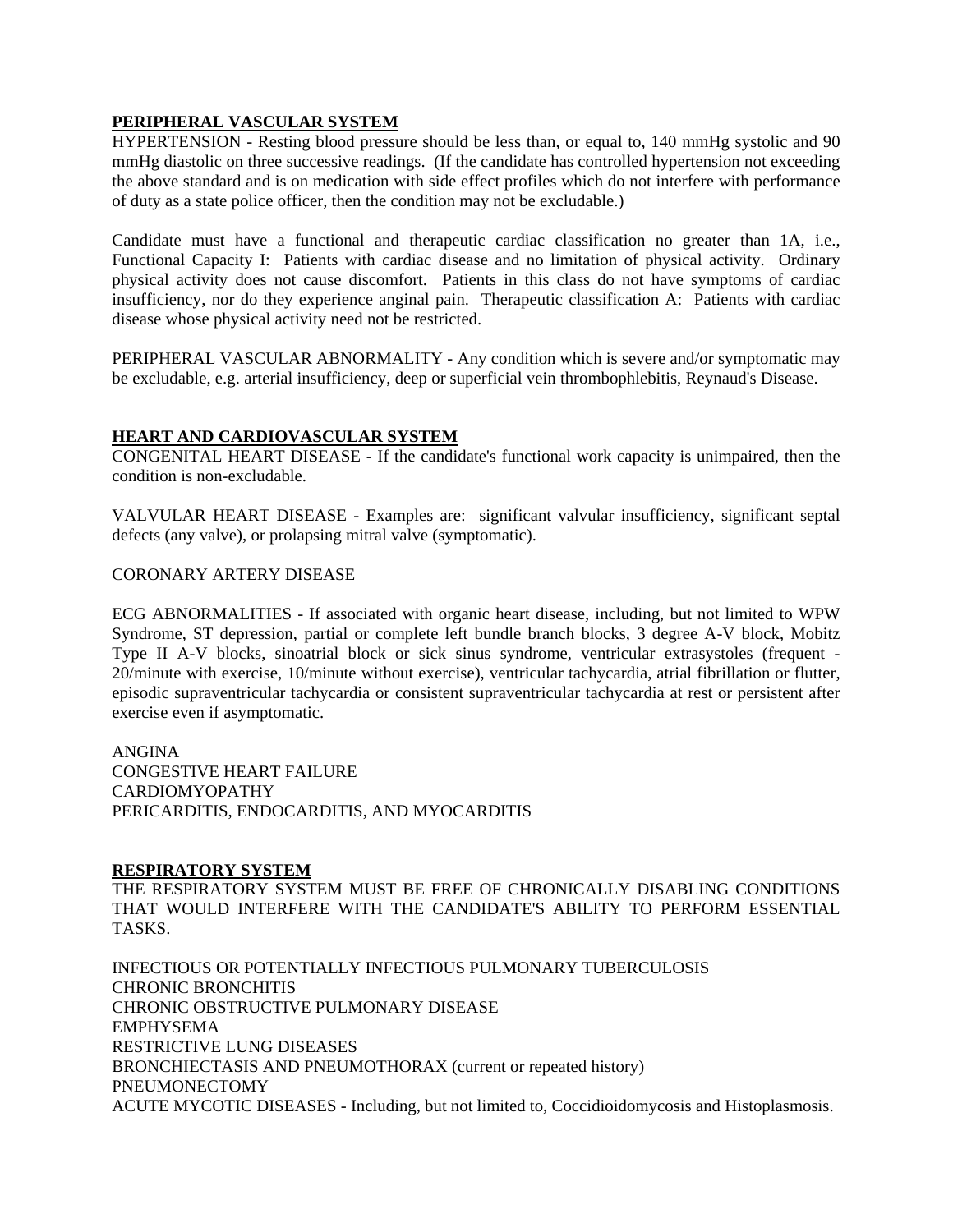### ACUTE PLEURISY

MALIGNANT DISEASES - Any condition which may interfere with the candidate's ability to perform the essential tasks of the job must be noted.

### **GASTROINTESTINAL SYSTEM**

COLITIS - Including but not limited to Crohn's disease, ulcerative colitis, irritable bowel syndrome (symptomatic or needing medication), bacterial colitis. If the candidate's condition is controlled and is on medication with side effect profiles which do not interfere with performance of duty then the condition may not be excludable.

#### DIVERTICULITIS

ESOPHAGEAL DISORDERS - Including, but not limited to, esophageal stricture, lower esophageal ring and esophageal spasm. If the candidate's condition is controlled, then the condition is non-disqualifying. **PANCREATITIS** GALL BLADDER DISORDERS ACTIVE PEPTIC ULCER DISEASE SYMPTOMATIC INGUINAL, UMBILICAL, VENTRAL, FEMORAL, OR INCISIONAL HERNIAS MALIGNANT DISEASE OF THE LIVER, GALL BLADDER, PANCREAS, ESOPHAGUS, STOMACH, SMALL OR LARGE BOWEL, RECTUM OR ANUS GASTROINTESTINAL BLEEDING ACTIVE OR CHRONIC HEPATITIS CIRRHOSIS OF THE LIVER MOTILITY DISORDERS, E.G. SCLERODERMA

If any of the above or other G-I conditions are controlled, then they may be non-excludable.

## **GENITOURINARY SYSTEM**

THE EXAMINING PHYSICIAN IS TO NOTE ANY CONDITIONS WHICH MAY INTERFERE WITH THE CANDIDATE'S ABILITY TO PERFORM THE ESSENTIAL TASKS OF THE JOB IN QUESTION.

PREGNANCY - Examining physician should record there is a pregnancy. NEPHRECTOMY - If a candidate possesses this condition with normal natural renal function, then the condition is non-disqualifying. ACUTE NEPHRITIS NEPHROTIC SYNDROME ACUTE RENAL/URINARY CALCULI RENAL TRANSPLANT RENAL FAILURE HYDROCELE AND VARICOCELE (Symptomatic) MALIGNANT DISEASES OF BLADDER, KIDNEY, URETER, CERVIX, OVARIES, BREASTS, PROSTATE, ETC. ACTIVE VENEREAL DISEASES URINARY TRACT INFECTION POLYCYSTIC KIDNEY DISEASE PELVIC INFLAMMATORY DISORDERS ENDOMETRIOSIS INFLAMMATORY DISORDERS, e.g. - Prostatitis, Orchitis, Epididymitis SCLERODERMA